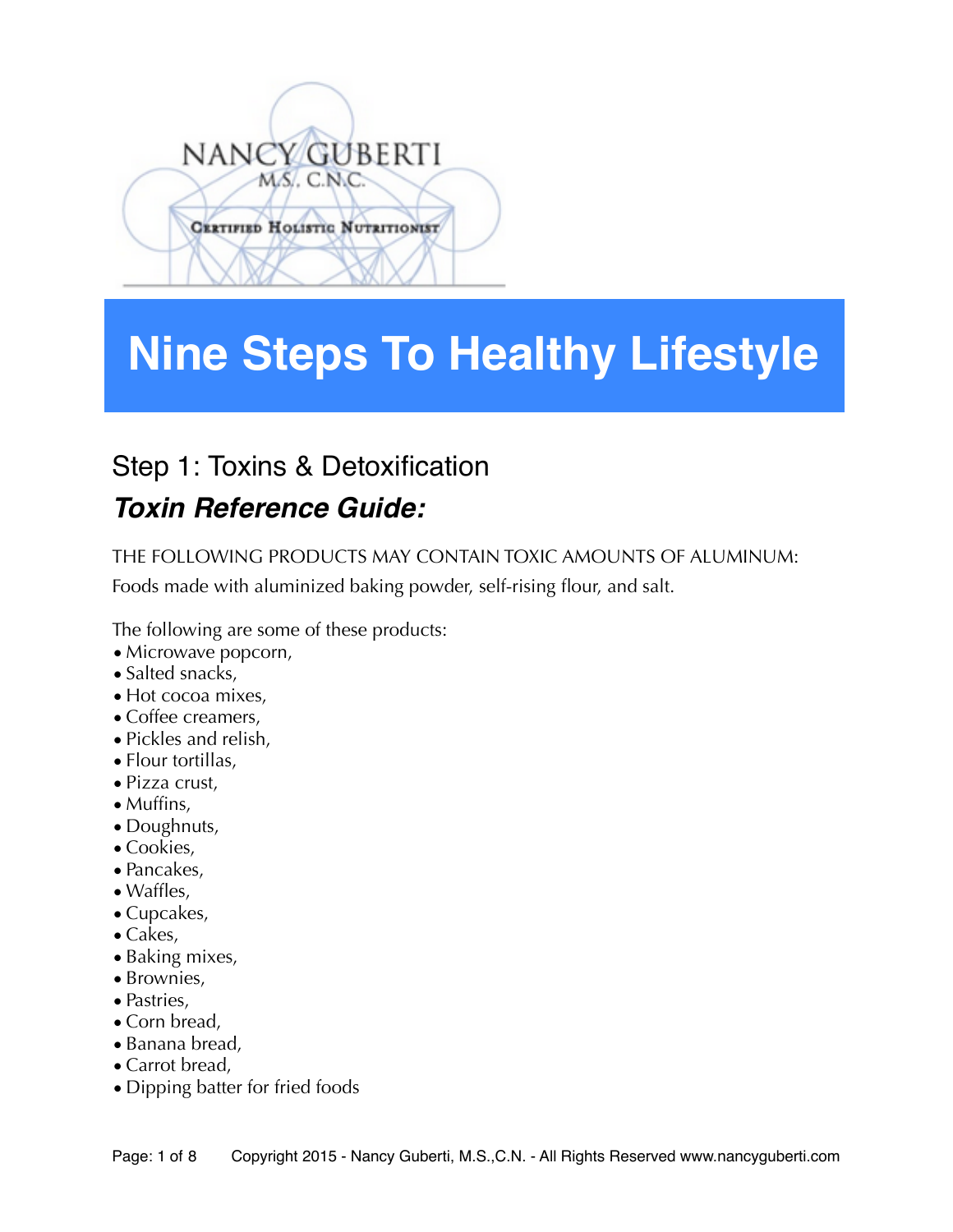

WARNING: Aluminized baking powder is now being used in many foods that were formerly prepared without baking powder, such as pizza crust, raised doughnuts, pie crusts, cookies, waffles, prepared meats, cheeses, and other products that were once aluminum-free.

IMPORTANT: Do not confuse baking soda with baking powder. Soda is a pure product with no additives. Baking powder is a mixture of chemicals used as leavening in countless baking products. (Leavening is what makes a cake rise during the baking process.) Numerous aluminum-free baked goods are available in ordinary grocery stores, as well as health food stores and restaurants. Simply read labels to be safe.

OTHER PRODUCTS CONTAINING ALUMINUM: Anti-perspirants, Many body lotions and crèmes, cosmetics, shampoos and conditioners, soaps, suntan lotions, lip balm

DRUGS AND MEDICATIONS: Over-the-counter medications and prescription drugs containing aluminum are too numerous to list. Read labels and consult your doctor and pharmacist. If your doctor has prescribed drugs or medications containing aluminum, ask for alternative (aluminum-free) medications.

WHAT ARE THE SYMPTOMS OF HYPERSENSITIVITY due to Aluminum Overload?

\*Heightened sensitivity to light or darkness.

\*Abnormal sensitivity to hot and cold temperatures.

\*An aversion to noise, touch, movement, odors, etc.

\*Unexplained feelings of apprehension or uneasiness.

\*Feelings of irritability, agitation or annoyance.

Those who are easily frightened or alarmed sometimes become overly disturbed and provoked, displaying irrational outbursts of anger, road rage, bad temper, etc.

#### **Aluminum**

- **If Signs of toxicity:** High levels of aluminum in Alzheimer's disease, Amyotrophic Lateral Sclerosis and Parkinsonism-Dementia Syndromes of Guam. Certain bone diseases and skeletal issues. Skin rashes from deodorants.
- ! **Environmental sources:** Construction, power lines, insulated cables and wiring, cooking utensils, decorations, fencing, highway signs, cans, food packaging, lipsticks, foil, dental crowns and dentures and dental cement, paints, fireworks,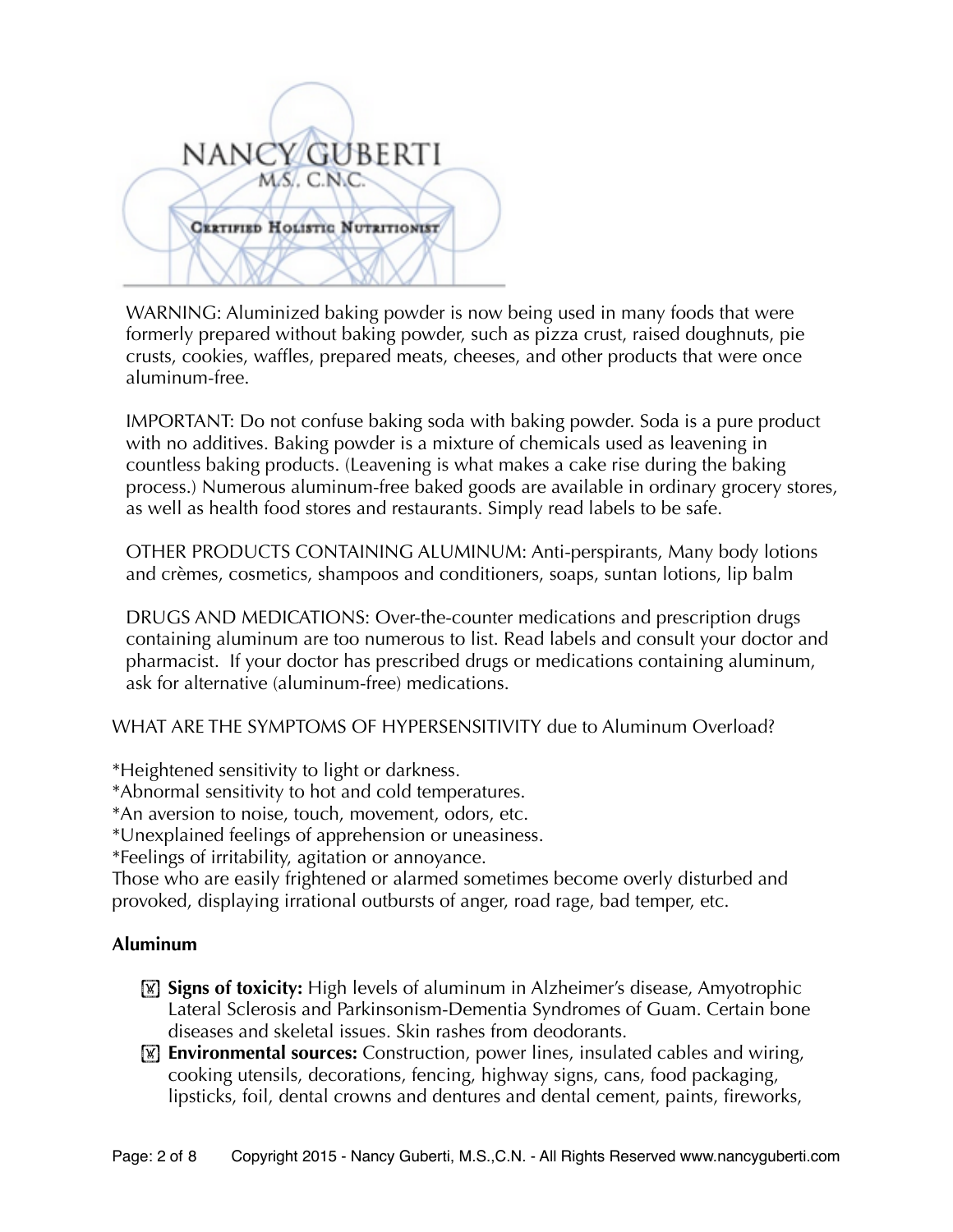## NANCY GUBERTI MS. C.N.C. CERTIFIED HOLISTIC NUTRITIONIST

veterinary medicines, glues, disinfectants. Used in the production of water purification, sugar refining, brewing, paper, glass, ceramics, rubber, lubricants, wood preservatives, cosmetics, leather tanning. The active ingredient in deodorants and antiperspirants. Used to lower plasma phosphorus levels in patients with kidney issues. Certain vaccines contain an aluminum base.

- ! **Dietary sources:** Cans, cooking utensils, food packaging, baking powder, antacids, astringents, buffered aspirin, food additives. Eating substances containing high levels of aluminum (such as antacids) especially when eating or drinking citrus products at the same time. Some soy-based formulas may contain high levels of aluminum. Anti-diarrheal agents, hemorrhoid medications, vaginal douches, processed cheese, "softened" water, and tap water. Cities add aluminum to the water during the fluoridation process.
- ! **Removal/chelation ideas:** Use mercury protocol and reduce dietary intake, and it should reduce on its own. Magnesium glycinate. Malic acid will bind aluminum, but unless you are scrupulous in avoiding aluminum in the food and water, giving malic acid can significantly increase the absorption of aluminum. Apple pectin helps deactivate or excrete aluminum. Elder extract (not elder berry).

#### **Antimony**

- ! **Signs of toxicity:** Gastrointestinal disorders (vomiting, diarrhea), respiratory difficulties, vomiting, watery diarrhea, collapse, irregular respiration, and hypothermia.
- ! **Environmental sources:** Antimony oxide is added to furniture, mattresses, pajamas, textiles, carpet, and plastics to prevent them from catching fire. Used medically to treat people infected with parasites. Also found in lead storage batteries, solder, sheet and pipe metal, bearings, castings, pewter, paints, ceramics, fireworks, enamels. In the air, water, and soil near industries including smelters, coal-fired plants, and refuse incinerators.
- ! **Removal/chelation ideas:** SAMe, B-12/folate/DMG/choline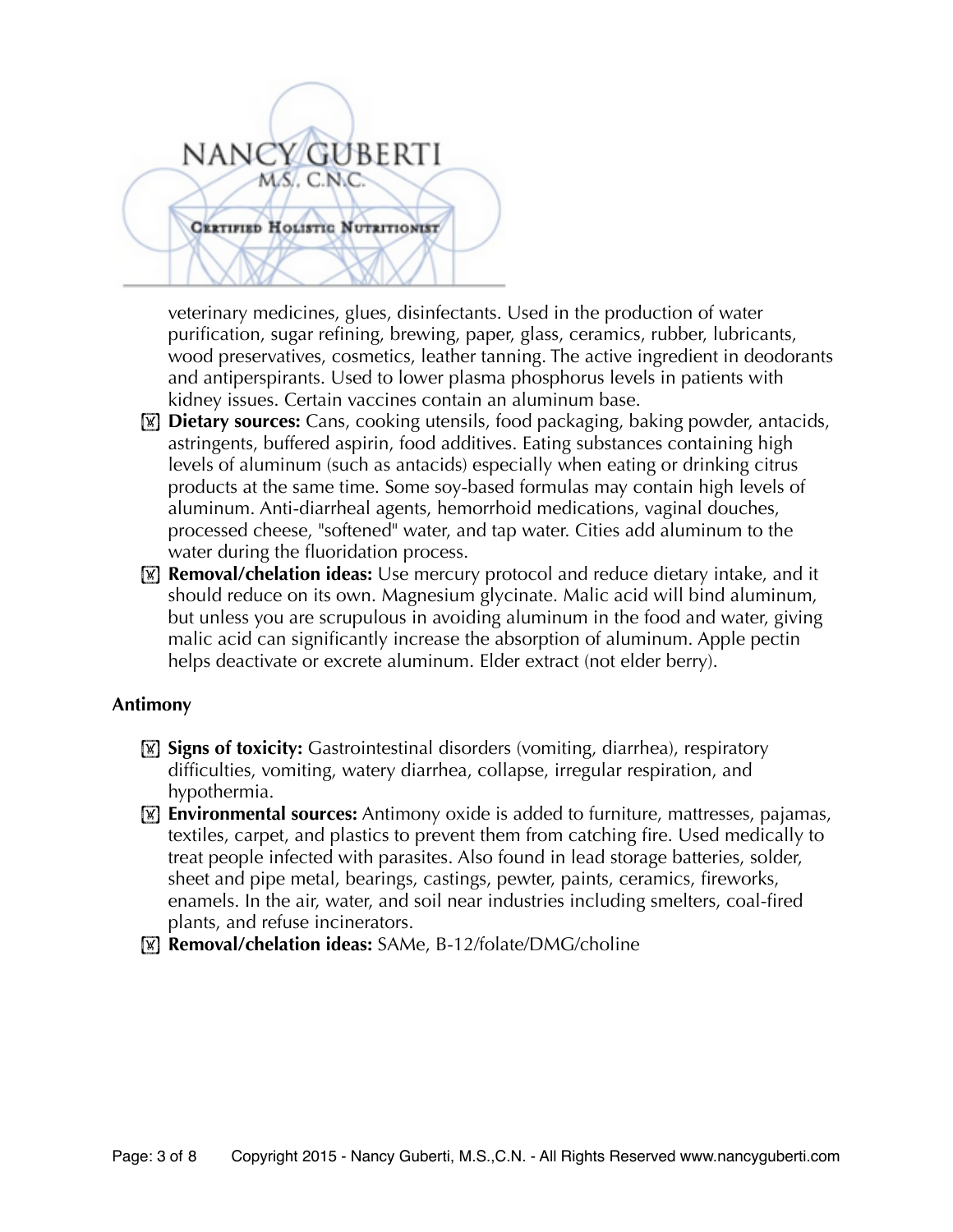

#### **Arsenic**

- **If Signs of toxicity:** Sore throat, irritated lungs, nausea and vomiting, loss of appetite and/or hair, hoarse voice, decreased production of red and white blood cells, abnormal heart rhythm, damage to blood vessels, numbness or a sensation of "pins and needles" in hands and feet, and mental disorders. Ingesting or breathing low levels of inorganic arsenic for a long time can cause a darkening of the skin and the appearance of small "corns" or "warts" on the palms, soles, and torso.
- ! **Environmental sources:** If you use arsenic-treated wood [for pest control and to preserve wood] in home projects, you should wear dust masks, gloves, and protective clothing to decrease exposure to sawdust. Do not use arsenic-treated wood for indoor projects, and do not burn arsenic-treated wood. Also included in livestock antibiotics, herbicides, and insecticides. Wooden playground equipment.
- **I Dietary sources:** Fish and shellfish can accumulate arsenic.

Arsenic is a known carcinogen and has also been linked to heart disease, diabetes, and declines in brain function, and while the use of roxarsone has been banned in the European Union and even by chicken giants Tyson and Perdue, still around 70% of the 9 billion broiler chickens raised annually in the U.S. The arsenic threat is another urgent reason why we need to better educate ourselves on where our food comes from and how that food is produced.

#### **Chicken with Arsenic? Is That O.K.?**

ARSENIC may be called the king of poisons, as it is everywhere: in the environment, in the water we drink and sometimes in the food we eat. The amount is not enough to kill anyone in one swoop, but arsenic is a recognized cancer-causing agent and many experts say that no level should be considered safe. Yet it is deliberately being added to chicken in this country, with many scientists saying it is unnecessary. Until recently there was a very high chance that if you ate chicken some arsenic would be present because it has been a government-approved additive in poultry feed for decades. It is used to kill parasites and to promote growth.

Chickens are not the only environmental source of arsenic. In addition to drinking water, for which the [Environmental Protection Agency](http://topics.nytimes.com/top/reference/timestopics/organizations/e/environmental_protection_agency/index.html?inline=nyt-org) now sets a level of 10 parts per billion, other poultry, rice, fish and a number of foods also contain the poison. Soils are contaminated with arsenical pesticides from chicken manure; chicken litter containing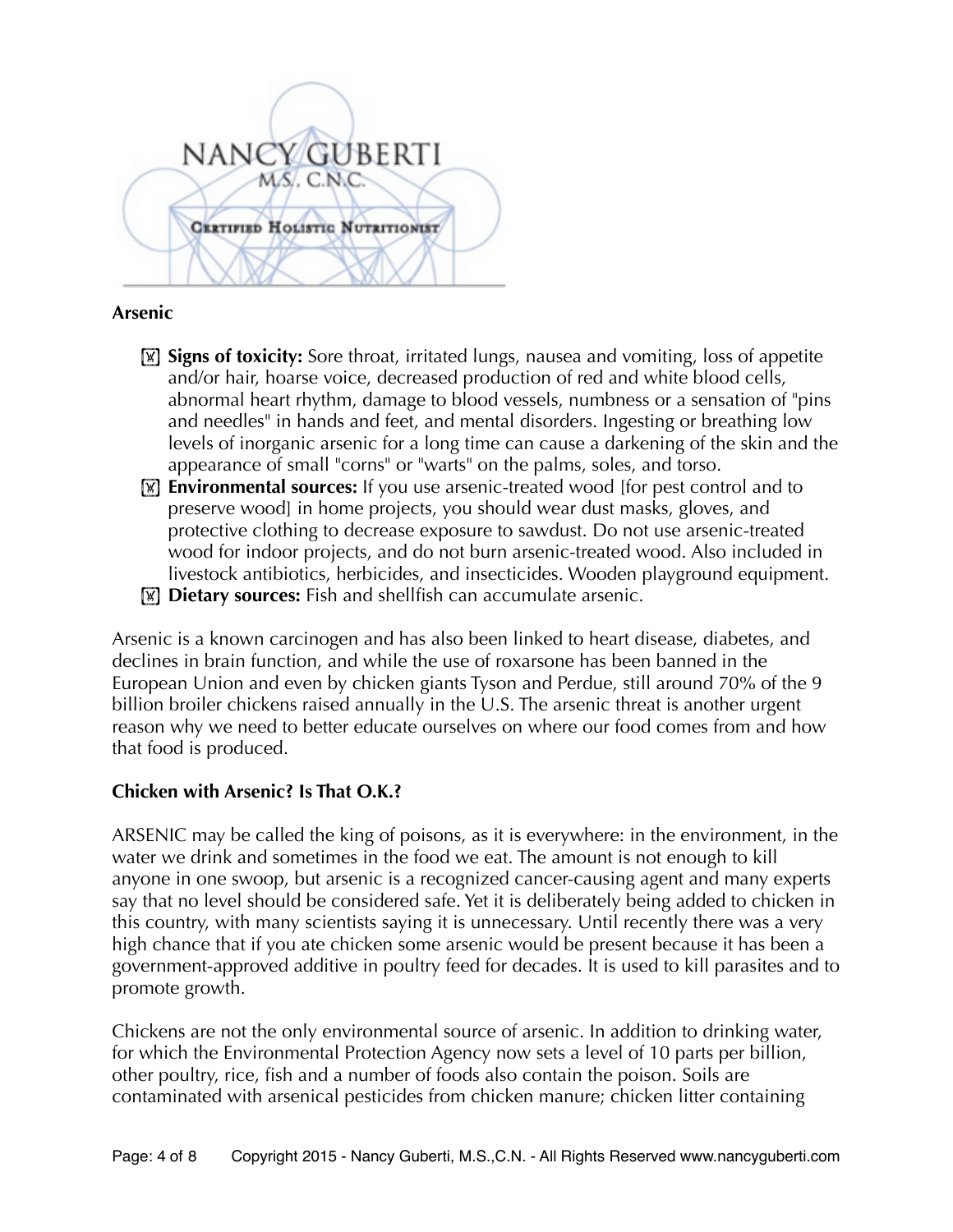

arsenic is fed to other animals; and until 2003, arsenic was used in pressure-treated wood for decks and playground equipment.

Human exposure to it has been compounded because the consumption of chicken has exploded. In 1960, each American ate 28 pounds of chicken a year. For 2005, the figure is estimated at about 87 pounds per person. In spite of this threefold rise, the F.D.A. tolerance level for arsenic in chicken of 500 parts per billion, set decades ago, has not been revised.

"When this source of arsenic is added to others, the exposure is cumulative, and people could be in trouble," said Dr. Ted Schettler, a physician and the science director at the Science & Environmental Health Network, founded by a consortium of environmental groups.

Those at greatest risk from arsenic are small children and people who consume chicken at a higher rate than what is considered average: two ounces per day for a 154-pound person. The good news for consumers is that arsenic-free chicken is more readily available than it has been in the past, as more processors eliminate its use. **There is a growing market in organic chicken and birds labeled "antibiotic-free": neither contains arsenic.** But there are still plenty of chickens out there with arsenic.

! **Removal/chelation ideas:** ALA, DMPS. Garlic

#### **Tin**

- **If** Signs of toxicity: Stomachaches, anemia, eye irritation, and liver and kidney problems.
- **Environmental sources:** Tin cans, brass, bronze, pewter, some soldering materials, plastics, food packages, plastic pipes, pesticides, paints, and pest repellants. Toothpaste and perfumed soaps. PVC plastic manufacture, dyes and pigments, electro-conductive coatings on glass (window defrost systems), porcelain, ceramic glazes.
- ! **Dietary sources:** Food packages. Cereals, fresh meat, and fresh vegetables do contain some tin.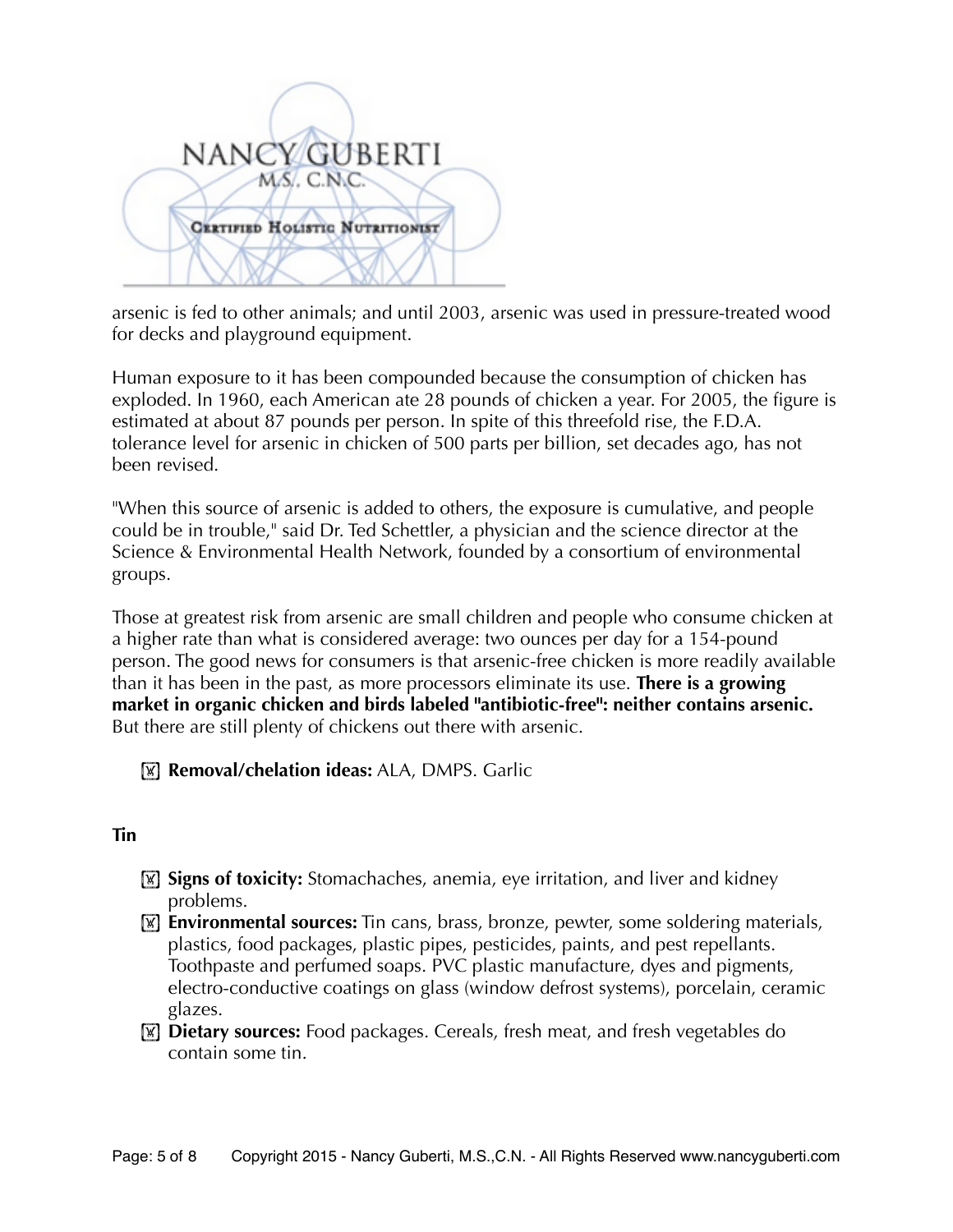

#### **Zinc**

- **If** USRDA: Zinc is required for protein and carbohydrate metabolism, wound healing, growth, and vision. Not enough zinc in the diet can result in a loss of appetite, a decreased sense of taste and smell, slow wound healing and skin sores, or a damaged immune system.
- **If** signs of toxicity: Effects generally begin at levels from 10-15 times the RDA (in the 100 to 250 mg/day range). Stomach cramps, nausea, vomiting, headache, sweating, leg/chest pain, anemia, pancreas damage, and lower levels of high density lipoprotein cholesterol (the good form of cholesterol).
- **Environmental sources:** Zinc oxide. Used to coat metals to prevent rust, in dry cell batteries, and mixed with other metals to make alloys like brass and bronze. A zinc and copper alloy is used to make pennies in the United States. Used to make paint, rubber, dye, wood preservatives, ointments, glues. Supplement in animal feeds and fertilizers, catalyst, chemical intermediate, and mildew inhibitor. Used in deodorants, antiseptics, astringents, paint pigments varnishes, and oil colors. Rat killer.
- **If Dietary sources:** Drinking water in pipes with zinc coating. It builds up in fish and other organisms, but it doesn't build up in plants. Meat, eggs, liver. Cocoa powder, wheat bran, dried baker's yeast, shellfish, many nuts, , pepper.

This is based off the fuller training provided by Nancy Guberti at [http://nancyguberti.com/nine](http://nancyguberti.com/nine-steps-healthy-u-2015)[steps-healthy-u-2015](http://nancyguberti.com/nine-steps-healthy-u-2015)

After registering then you can watch her video there to fully utilize and leverage this worksheet.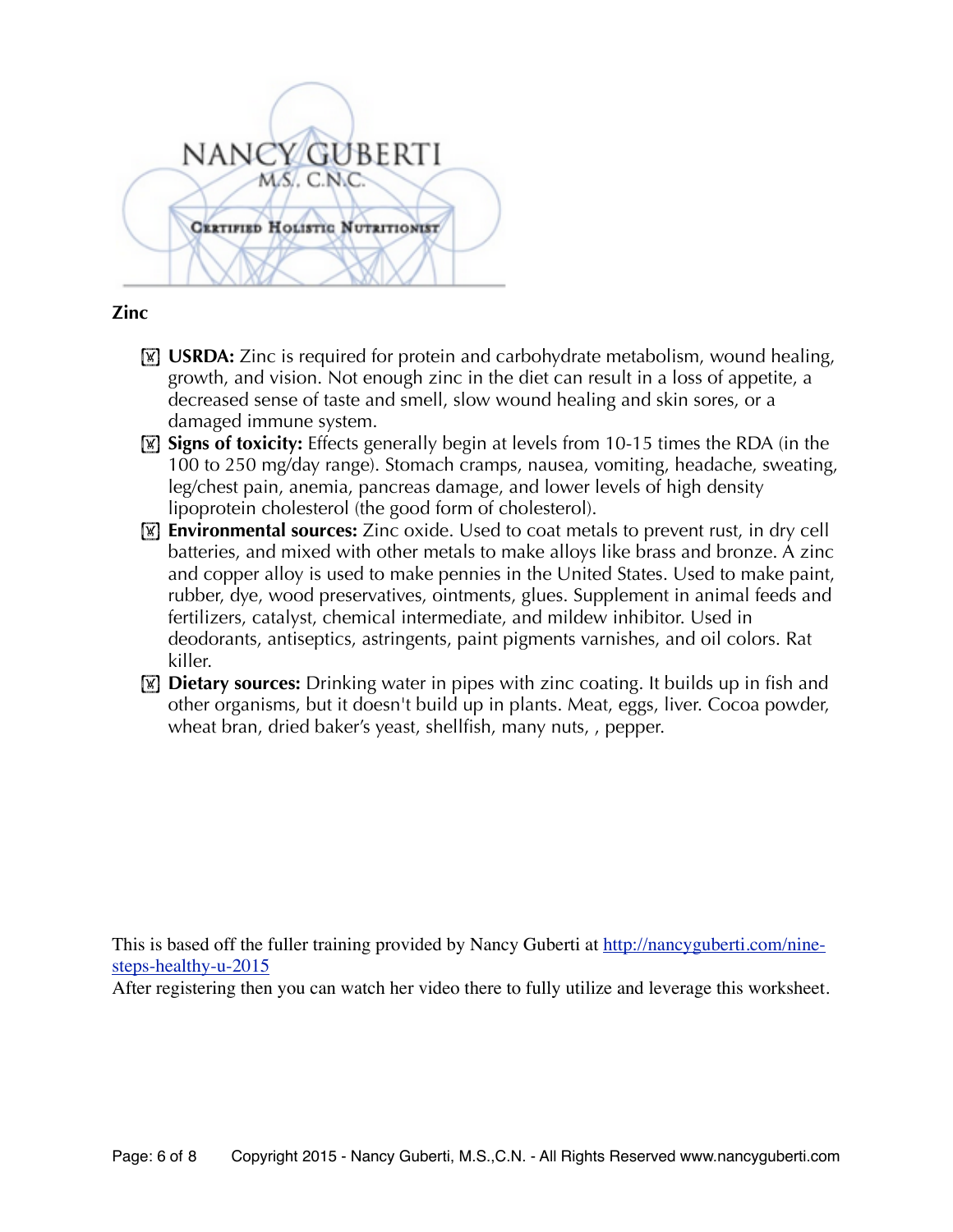

### **CONGRATULATIONS for completing Step #1!**

**Next is Step Two:**

### **Healthy Eating to Nourish your Body**